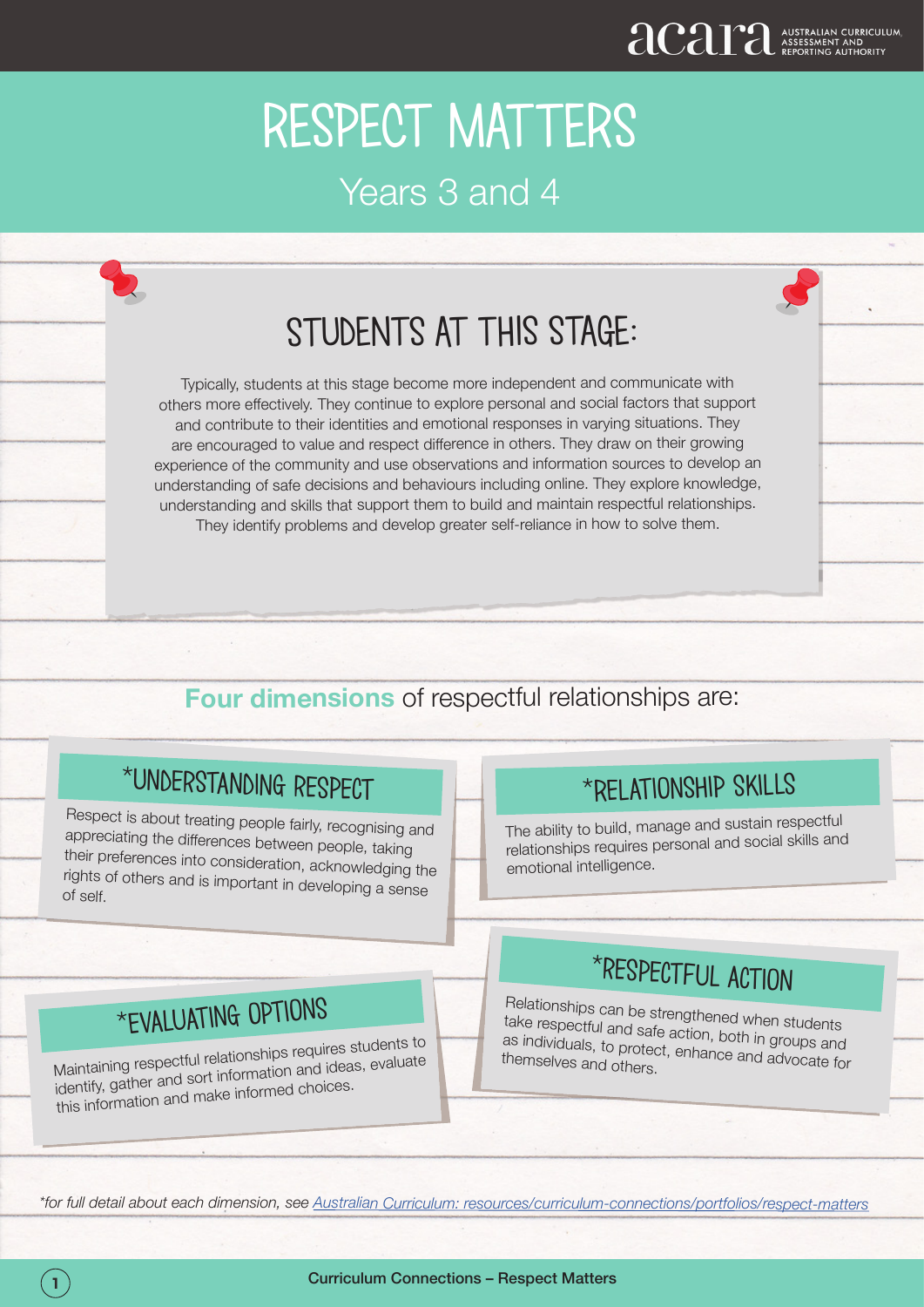### Years 3 and 4

#### understanding respect

#### Humanities and social sciences

The importance of Country/Place to Aboriginal and/ or Torres Strait Islander Peoples who belong to a local area [ACHASSK062]

How the community has changed and remained the same over time and the role that people of diverse backgrounds have played in the development and character of the local community [ACHASSK063]

Days and weeks celebrated or commemorated in Australia (including Australia Day, Anzac Day, and National Sorry Day) and the importance of symbols and emblems [ACHASSK064]

Celebrations and commemorations in places around the world (for example, Chinese New Year in countries of the Asia region, Bastille Day in France, Independence Day in the USA), including those that are observed in Australia (for example, Christmas Day, Diwali, Easter, Hanukkah, the Moon Festival and Ramadan) [ACHASSK065]

The diversity of Australia's first peoples and the long and continuous connection of Aboriginal and Torres Strait Islander Peoples to Country/Place (land, sea, waterways and skies) [ACHASSK083]

Stories of the First Fleet, including reasons for the journey, who travelled to Australia, and their experiences following arrival [ACHASSK085]

The differences between 'rules' and 'laws', why laws are important and how they affect the lives of people, including experiences of Aboriginal and Torres Strait Islander Peoples [ACHASSK092]

The different cultural, religious and/or social groups to which they and others in the community belong [ACHASSK093]

#### intercultural understanding

#### Interacting and empathising with others

Recognise there are similarities and differences in the ways people communicate, both within and across cultural groups

Identify and describe shared perspectives within and across various cultural groups

Imagine and describe the feelings of others in a range of contexts

#### personal and social capability

#### Self awareness

Describe the influence that people, situations and events have on their emotions

Describe personal strengths and challenges and identify skills they wish to develop

#### Social awareness

Discuss the value of diverse perspectives and describe a point of view that is different from their own

#### ethical understanding

Exploring values, rights and responsibilities Examine the links between emotions, dispositions and intended and unintended consequences of their actions on others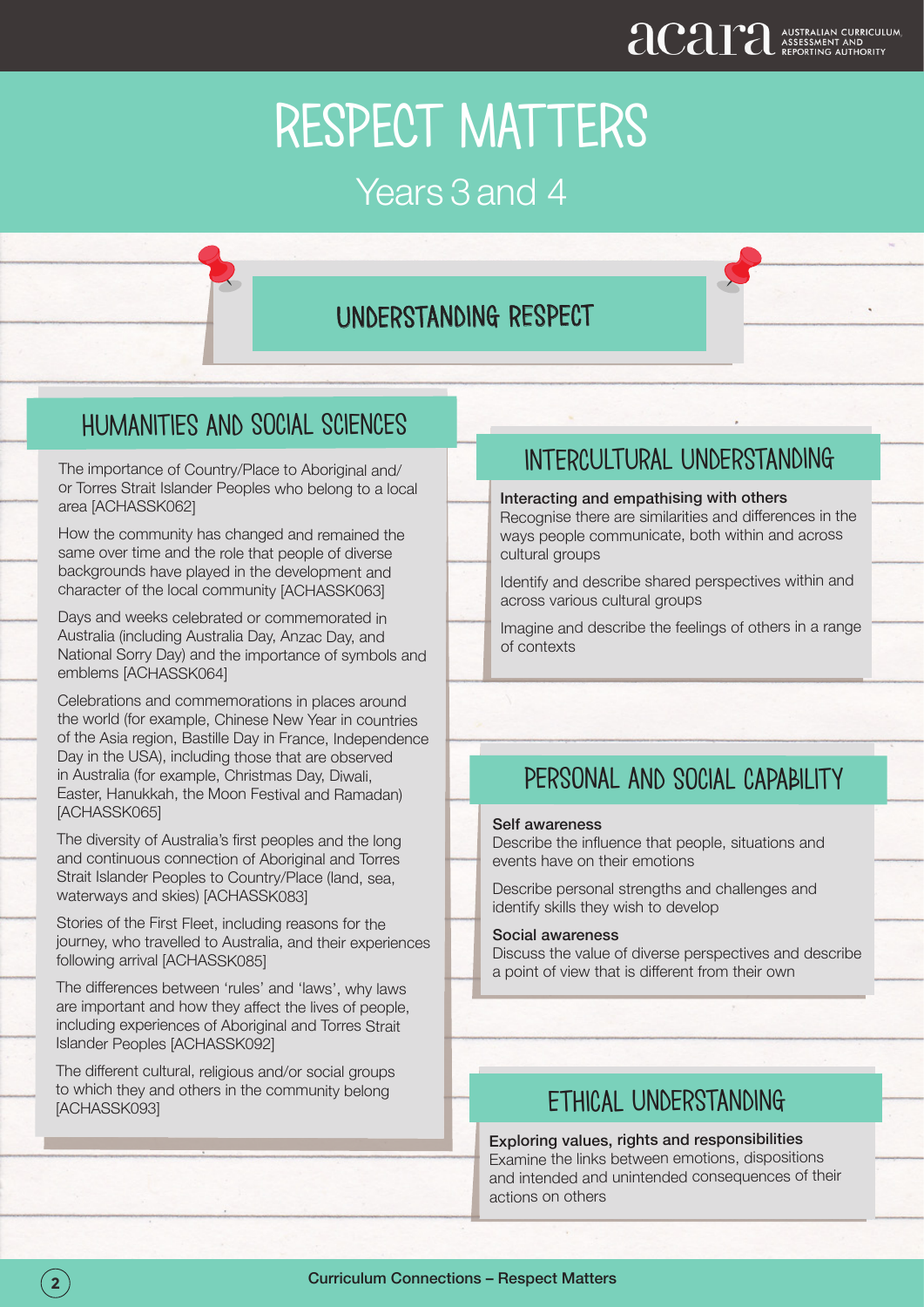Years 3 and 4

### understanding respect... continued

#### **ENGLISH**

Understand that languages have different written and visual communication systems, different oral traditions and different ways of constructing meaning [ACELA1475]

Identify the effect on audiences of techniques, for example shot size, vertical camera angle and layout in picture books, advertisements and film segments [ACELA1483]

Discuss texts in which characters, events and settings are portrayed in different ways, and speculate on the authors' reasons [ACELT1594]

Identify and explain language features of texts from earlier times and compare with the vocabulary, images, layout and content of contemporary texts [ACELY1686]

#### Health and physical education

Explore how success, challenge and failure strengthen identities [ACPPS033]

Describe how respect, empathy and valuing diversity can positively influence relationships [ACPPS037]

Investigate how emotional responses vary in depth and strength [ACPPS038]

Research own heritage and cultural identities, and explore strategies to respect and value diversity [ACPPS042]

Ļ

#### design and **TECHNOLOGIES**

Recognise the role of people in design and technologies occupations and explore factors, including sustainability, that impact on the design of products, services and environments to meet community needs [ACTDEK010]

 $\overline{\phantom{a}}$ 

#### digital technologies

Explain how student solutions and existing information systems meet common personal, school or community needs [ACTDIP012]

# Asia and australia's **ENGAGEMENT WITH ASIA**<br>The peoples and countries of Asia are

diverse in ethnic background, traditions, cultures, belief systems and religions.

The peoples and countries of Asia have contributed and continue to contribute to world history and human endeavour.

Australia is part of the Asia region and our histories from ancient times to the present are linked.

#### Aboriginal and torres strait islander histories and cultures

Aboriginal and Torres Strait Islander Peoples' ways of life are uniquely expressed through ways of being, knowing, thinking and doing.

Australia has two distinct Indigenous groups: Aboriginal Peoples and Torres Strait Islander Peoples, and within those groups there is significant diversity.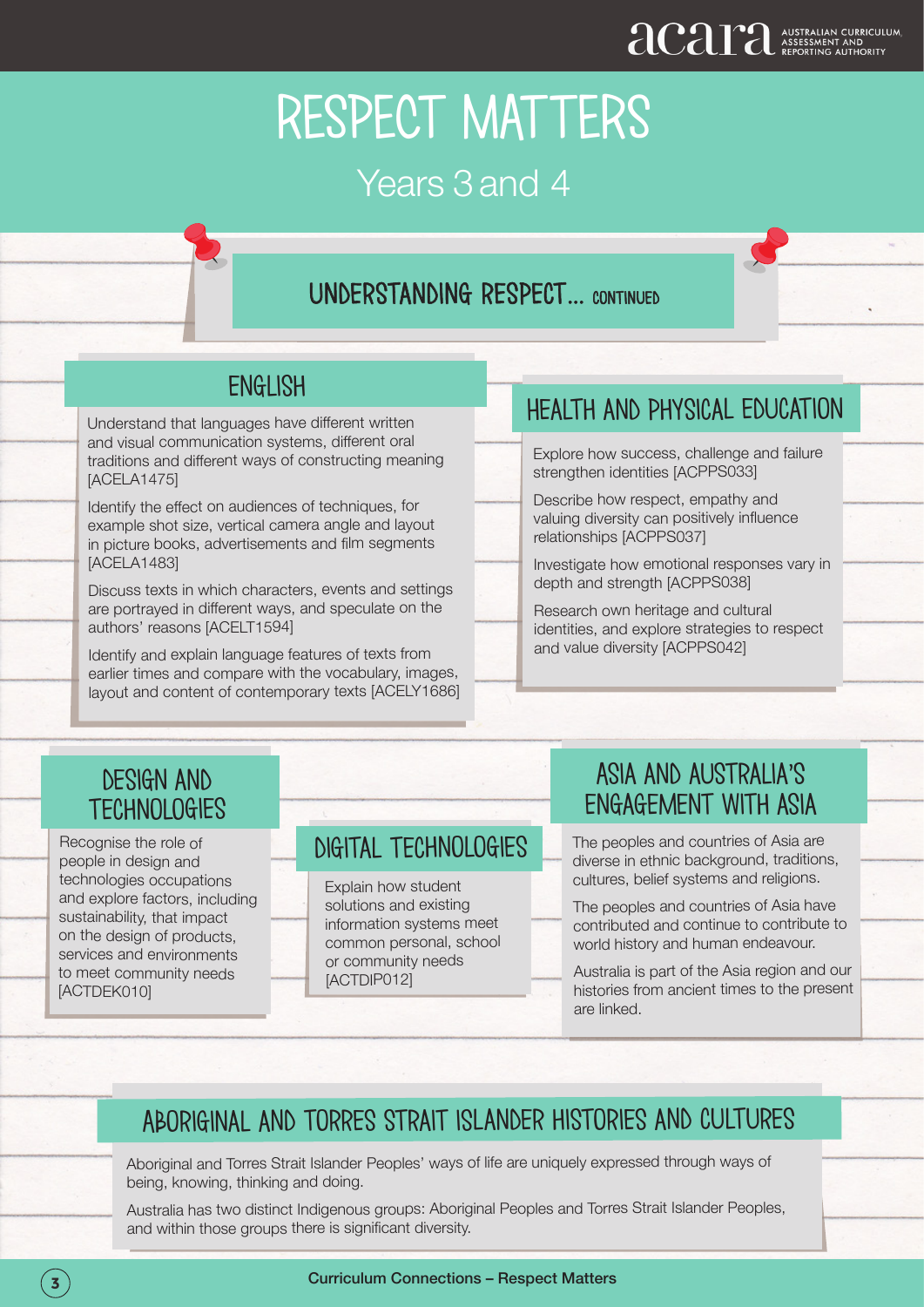### Years 3 and 4

#### relationship skills

#### humanities and social sciences

Interact with others with respect to share points of view [ACHASSI059, ACHASSI080]

The importance of making decisions democratically [ACHASSK070]

Pose questions to investigate people, events, places and issues [ACHASSI052]

#### personal and social capability

#### Self management

Identify and describe strategies to manage and moderate emotions in increasingly unfamiliar situations

#### Social awareness

Describe factors that contribute to positive relationships, including with people at school and in their community

#### Social management

Identify communication skills that enhance relationships for particular groups and purposes

Describe characteristics of cooperative behaviour and identify evidence of these in group activities

#### ict capability

#### Applying social and ethical protocols and practices when using ICT

Apply standard guidelines and take action to avoid the common dangers to personal security when using ICT and apply appropriate basic social protocols when using ICT to communicate with unknown audiences

#### Asia and australia's engagement with asia

Collaboration and engagement with the peoples of Asia support effective regional and global citizenship.

#### intercultural understanding

Recognising culture and developing respect

Identify and discuss the significance of a range of cultural events, artefacts or stories recognised in the school, community or nation

Interacting and empathising with others Identify and describe shared perspectives within and across various cultural groups

Imagine and describe the feelings of others in a range of contexts

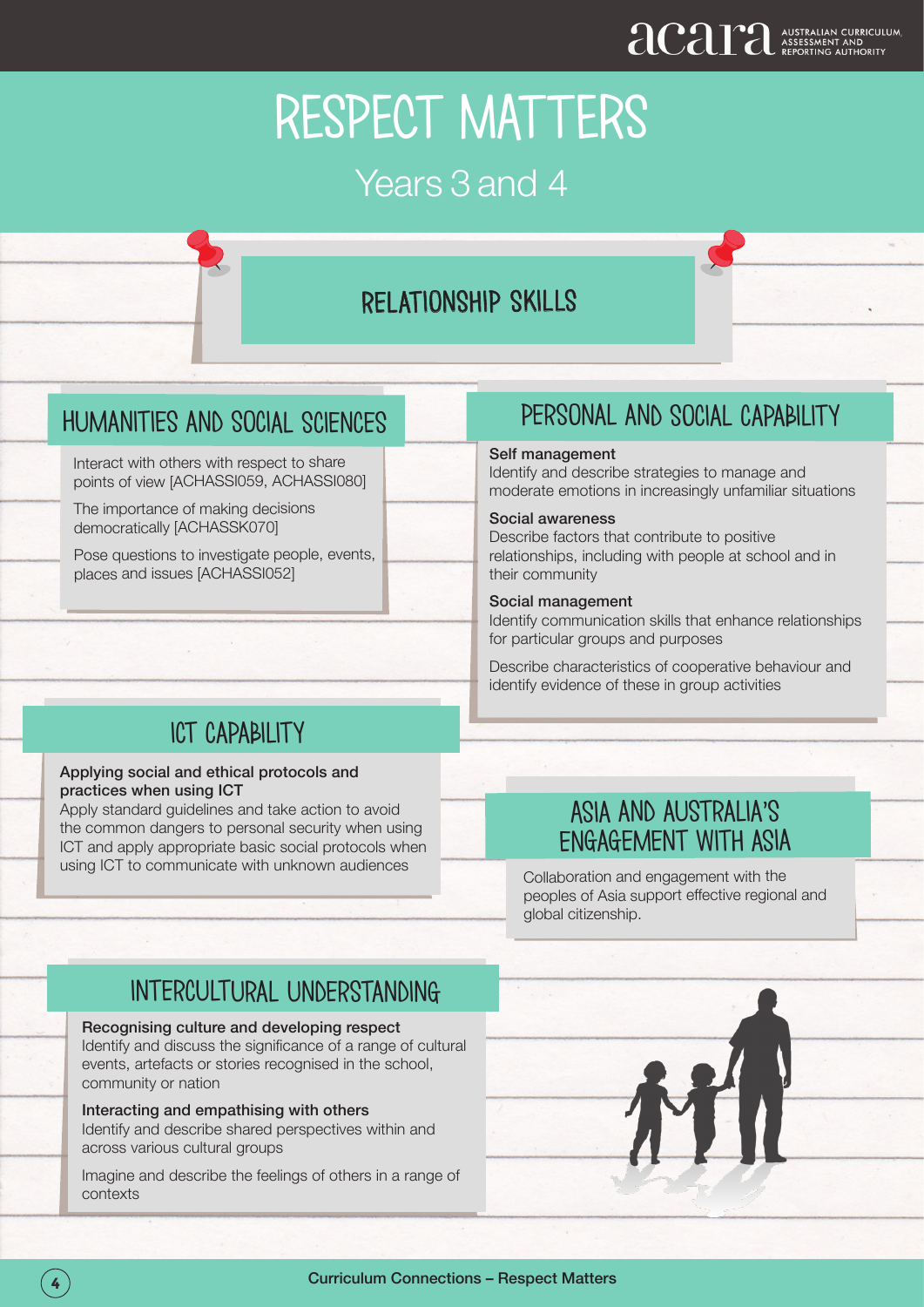### Years 3 and 4

#### relationship skills ... continued

#### Health and physical education

Aboriginal and torres strait islander histories and cultures

Aboriginal and Torres Strait Islander Peoples' family and kinship structures are strong and sophisticated.

Aboriginal and Torres Strait Islander communities maintain a special connection to and responsibility for Country/Place.

Identify and practise strategies to promote health, safety and wellbeing [ACPPS036]

#### **ENGLISH**

Examine how evaluative language can be varied to be more or less forceful [ACELA1477]

Listen to and contribute to conversations and discussions to share information and ideas and negotiate in collaborative situations [ACELY1676]

Understand that social interactions influence the way people engage with ideas and respond to others, for example when exploring and clarifying the ideas of others, summarising their own views and reporting them to a larger group [ACELA1488]

Use interaction skills such as acknowledging another's point of view and linking students' response to the topic, using familiar and new vocabulary and a range of vocal effects such as tone, pace, pitch and volume to speak clearly and coherently [ACELY1688]

#### digital technologies

Plan, create and communicate ideas and information independently and with others, applying agreed ethical and social protocols [ACTDIP013]

l,

ļ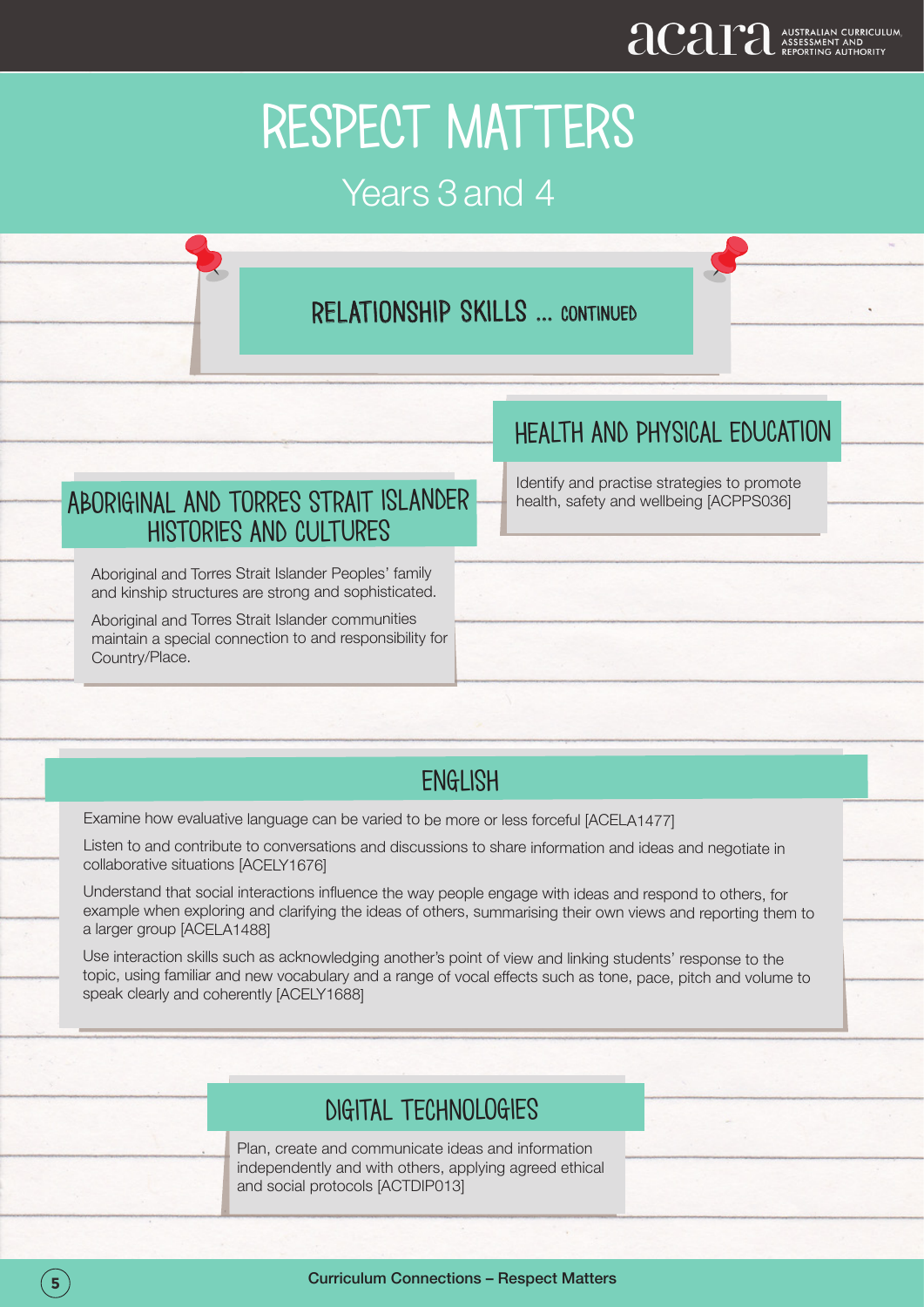### evaluating options

#### critical and creative thinking

Inquiring – identifying, exploring, and organising information and ideas

Identify main ideas and select and clarify information from a range of sources

Collect, compare and categorise facts and opinions found in a widening range of sources

Analysing, synthesising and evaluating reasoning and procedures Explain and justify ideas and outcomes

#### ethical understanding

Reasoning in decision making and actions Explain reasons for acting in certain ways, including the conflict between self-respect and self-interest in reaching decisions

Describe different points of view associated with an ethical dilemma and give possible reasons for these differences

Consider whether having a conscience leads to ways of acting ethically in different scenarios



### personal and social capability

#### Social management

Contribute to and predict the consequences of group decisions in a range of situations

#### Self awareness

Reflect on personal strengths and achievements, based on self-assessment strategies and teacher feedback

### digital technologies

Collect, access and present different types of data using simple software to create information and solve problems [ACTDIP009]

#### health and physical education

Explore strategies to manage physical, social and emotional change [ACPPS034]

Describe strategies to make the classroom and playground healthy, safe and active spaces [ACPPS034]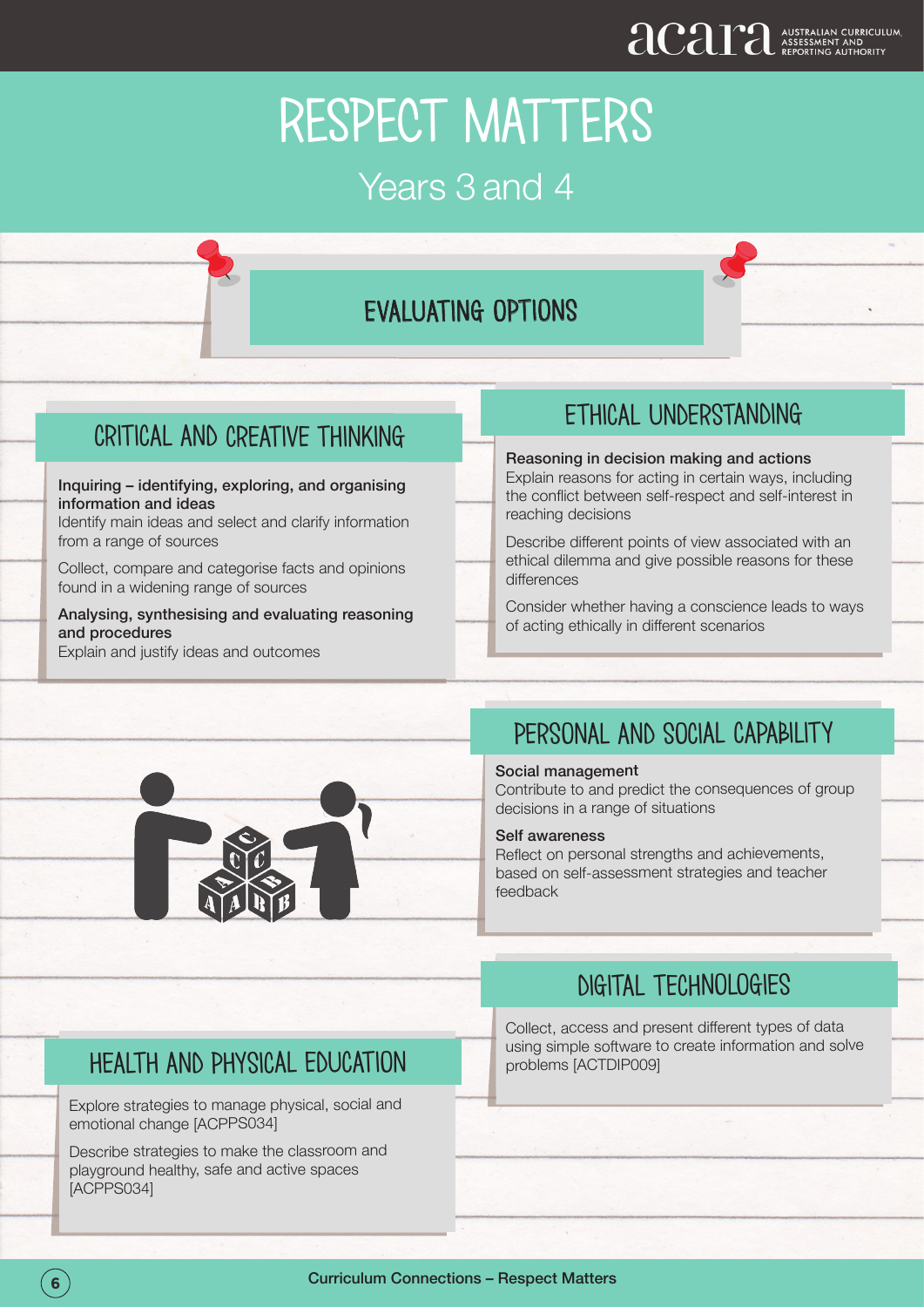### evaluating options ... continued

 $\overline{\phantom{a}}$ 

 $\overline{a}$ 

#### humanities and social science

Locate and collect information and data from different sources, including observations [ACHASSI053, ACHASSI074]

Examine information to identify different points of view and distinguish facts from opinions [ACHASSI056, ACHASSI077]

Reflect on learning to propose actions in response to an issue or challenge and consider possible effects of proposed actions [ACHASSI060, ACHASSI081]

Who makes rules, why rules are important and the consequences of rules not being followed [ACHASSK071]

Pose questions to investigate people, events, places and issues [ACHASSI073]

֦

#### Asia and australia's engagement with asia

Australia is part of the Asia region and our histories from ancient times to the present are linked.

Australians play a significant role in social, cultural, political and economic developments in the Asia region.

#### **ENGLISH**

Identify the point of view in a text and suggest alternative points of view [ACELY1675]

Explore the effect of choices when framing an image, placement of elements in the image, and salience on composition of still and moving images in a range of types of texts [ACELA1496]

#### Aboriginal and torres strait islander histories and cultures

Aboriginal and Torres Strait Islander Peoples have holistic belief systems and are spiritually and intellectually connected to the land, sea, sky and waterways.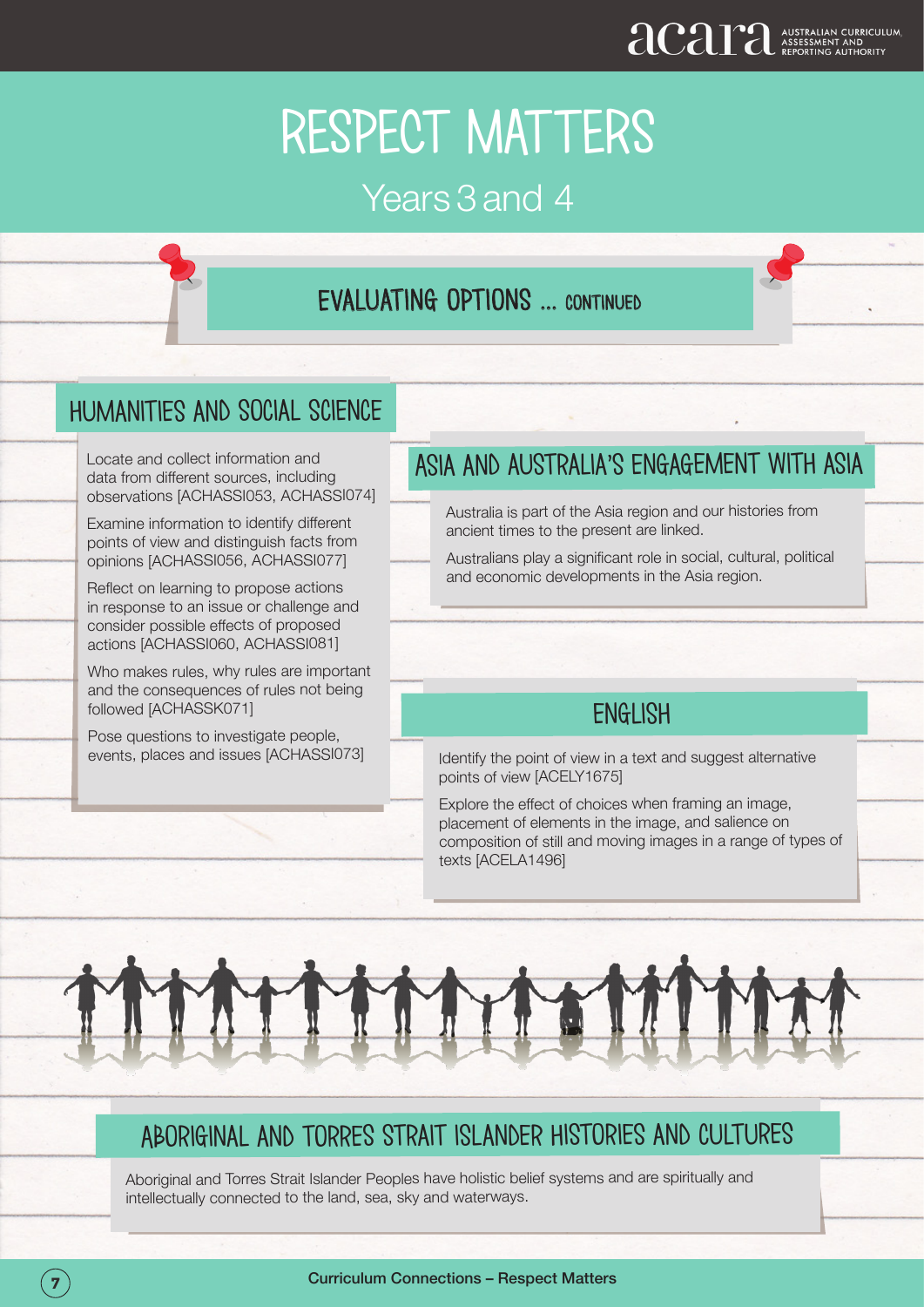### respectful action

#### ict capability

#### Applying social and ethical protocols and practices when using ICT

Apply standard guidelines and take action to avoid the common dangers to personal security when using ICT and apply appropriate basic social protocols when using ICT to communicate with unknown audiences

#### Intercultural understanding

Reflecting on intercultural experiences and taking responsibility

Explain the dangers of making generalisations about individuals and groups

Identify ways of reaching understanding between culturally diverse groups

### Personal and social capability

#### Social awareness

Identify the various communities to which they belong and what they can do to make a difference

#### Social management

Identify a range of conflict resolution strategies to negotiate positive outcomes to problems

#### humanities and social sciences

Why people participate within communities and how students can actively participate and contribute [ACHASSK072]

֦

#### Asia and australia's engagement with asia

The peoples and countries of Asia have contributed and continue to contribute to world history and human endeavour.

Australians of Asian heritage have influenced Australia's history and continue to influence its dynamic culture and society.

Collaboration and engagement with the peoples of Asia support effective regional and global citizenship.